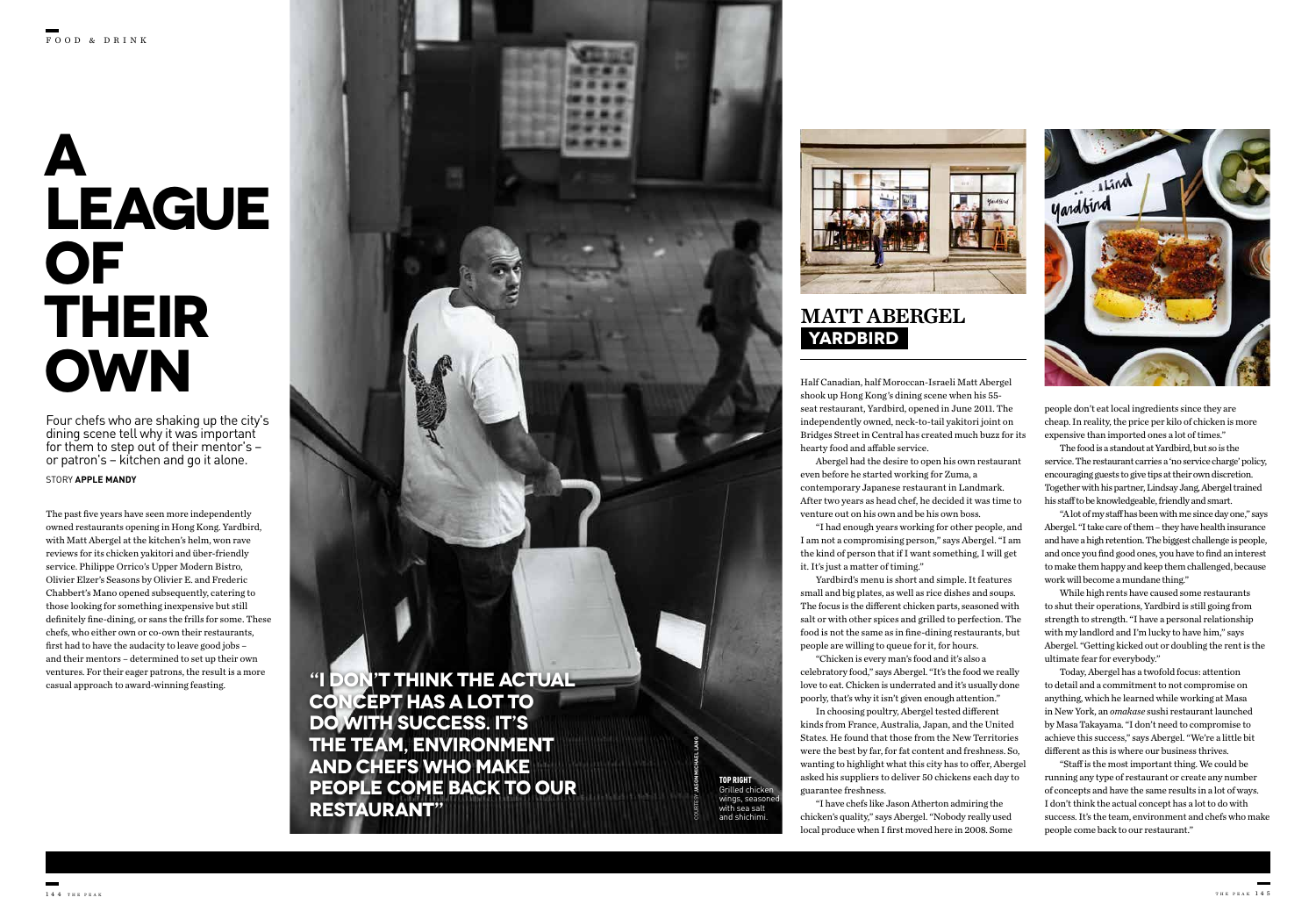Frederic Chabbert, a native of Toulouse in southwest France, built a successful 12-year career in hospitality management. He worked for Petrus in Island Shangri-La for eight years, and before that, for the Shangri-La hotel in Kuala Lumpur and The Ritz-Carlton in San Francisco. Working in fine-dining restaurants, Chabbert mastered the theory and techniques of classical French cooking.

He helped Petrus gain its second Michelin star in 2010, but the following year, the restaurant lost a star. On news of this loss, he felt bad. "But on the second day, my team and I discussed what we should do," Chabbert says. "Losing a star was a good thing to happen because it helped build my confidence back."

In July 2013, Chabbert left Petrus in search of greener pastures. He already knew the owner at Mano, a 4,000-square-foot restaurant at L Place in Sheung Wan. The owner was looking to improve the menu and, having the same vision as Chabbert, they pursued what he had always wanted – that is, to run a restaurant. In September 2013, Mano was reopened with Chabbert at the helm.

The food at Mano is not much different from Petrus. Chabbert uses the same techniques but says the dishes are "less stiff". He focuses on flavours and lets the produce speak for itself. Chabbert recreated the wine list, and instead of consigning them, he buys direct from his suppliers. Today, Mano's wine list offers almost 100 labels.

"Wines are an investment," Chabbert says. "It's not good for the business to rely mostly on consigning wines. We give lower margins because we want our guests to enjoy their wines and drink more."

> TOP RIGHT Seasonal greens with truffles

Chabbert did not only do the menu planning, he also got involved in everything from staff training to designing the bar and choosing the paintings. He says that kind of all-round engagement would have been impossible when he was working at a hotel restaurant.

Leaving the hotel industry was a breath of fresh air for Chabbert. Budgets were tightly controlled and projects could take months to get approved. Once, when he was working on a project for two months, it was prolonged to six months because it needed various approvals from management. Chabbert says

situations like that drained much of his energy.

Today, at Mano, Chabbert says he works 14- to 16-hour days but does not feel tired at all. He does not punch a time clock and says he is confident he makes his guests happy. "What I learned from working in the hospitality industry is following procedures," says Chabbert. "I also learned [about] acknowledging guests, keeping your kitchen clean at all times, dealing with figures, and keeping your staff happy."

Co-owning a restaurant has its own challenges. "Staff is definitely an issue," Chabbert says. "In Hong Kong, there are jobs everywhere. One day, you'll find your staff leave and a new one comes in. The staff is a best asset and we make sure to take care of them, train them and treat them like members of a family."





### **MANO** FREDERIC CHABBERT



COURTESY **MANO**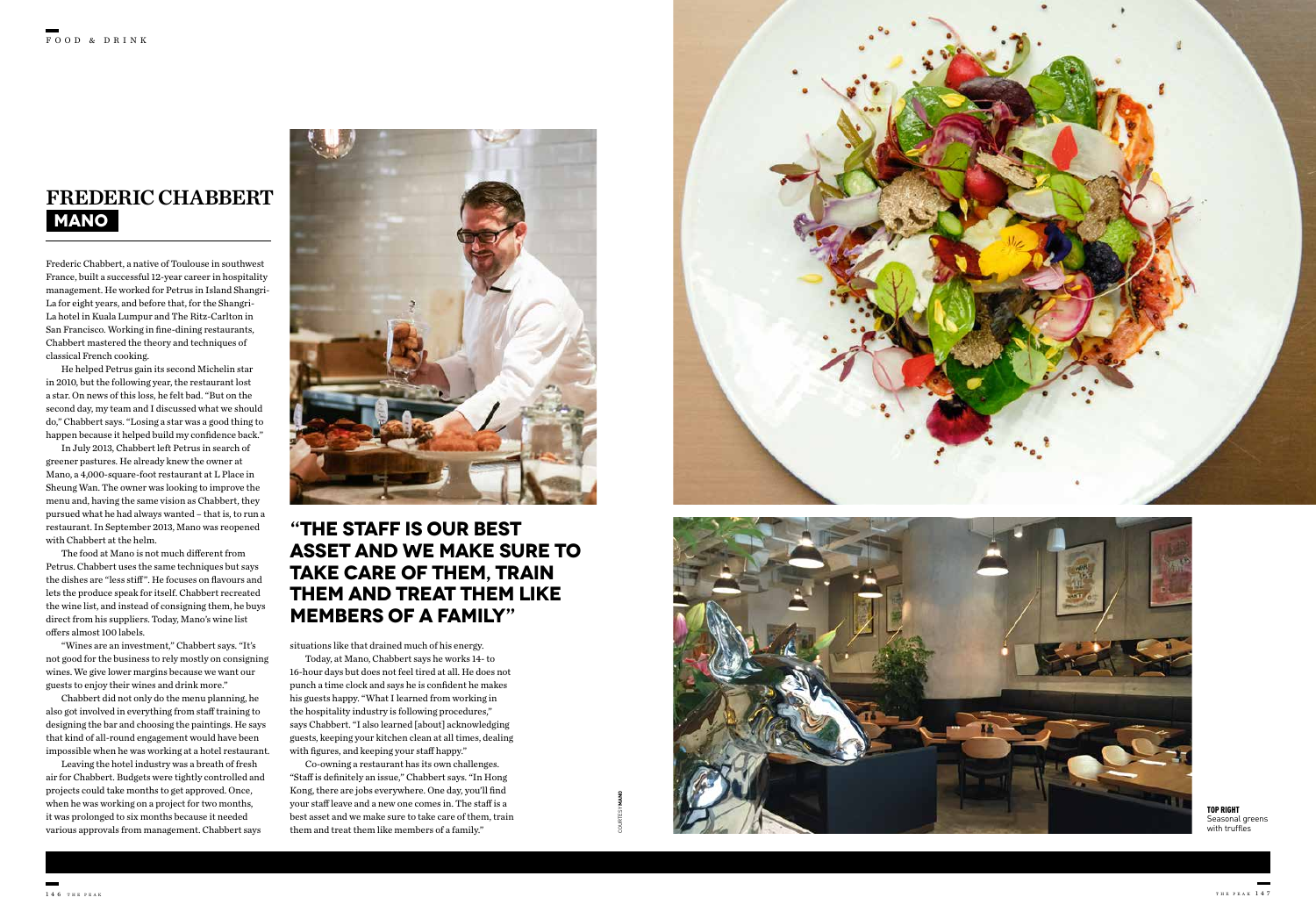Olivier Elzer is one chef with an impressive track record of helping restaurants gain a Michelin star. Arriving in Hong Kong five and a half years ago, he has been behind the success of some reputable French fine-dining restaurants like Pierre and L'Atelier de Joël Robuchon.

Elzer joined The Mandarin Oriental's Pierre restaurant in August 2009, taking over the position vacated by Philippe Orrico, now chef and director of Upper Modern Bistro. For Elzer as chef de cuisine, the challenge was to help Pierre gain its second Michelin star. He made that happen the very next year, bringing much satisfaction to Pierre Gagnaire, the management and his team.

Thirty-five-year-old Elzer – born in Germany and raised in Alsace – was also the man who helped L'Atelier de Joël Robuchon attain its third star, in 2012. Working there was never easy, he says, but he found the job "interesting". During his three years as executive chef, his main responsibility was to oversee 30 chefs in an open kitchen, as well as look after the bakery, Le Salon de Thé Joël Robuchon, and pastry shop Le Café de Joël Robuchon.

"I love Pierre Gagnaire and Joël Robuchon," says Elzer. "But working in their kitchens meant limiting yourself to their food and style. After confirming the star at L'Atelier de Joël Robuchon in 2013, I thought my next step was either to work again at a fine-dining restaurant or have my own kitchen."

Elzer chose to open his own restaurant. He already knew the people from Hysan Development, the listed company that owns Lee Gardens One and Two, Hysan Place, Lee Theatre and Leighton. As previous guests at L'Atelier de Joël Robuchon, they started talking business with him and the opportunity arose. In July this year, he opened Seasons by Olivier E. at Lee Gardens Two.

"Finding a partner is easy," says Elzer, "but finding a partner who is also your landlord and someone you can work well with is difficult."

Elzer believes that Seasons is different because it provides a casual environment and a homey atmosphere. The interior, designed with light colours, fuses elements like marble and timber. There's a Private Room, Green House, Garden Terrace and Dining Room

## **SEASONS BY OLIVIER E.**  OLIVIER ELZER

**"FINDING A PARTNER IS EASY, BUT FINDING A PARTNER WHO IS ALSO YOUR LANDLORD AND SOMEONE YOU CAN WORK WELL WITH IS DIFFICULT"**





– each representing winter, spring, summer and fall. And guests there can access classic French cuisine.

Seasons' food concept was to take the stiffness out of French dining. Elzer felt that people, especially in Hong Kong, like to dine casually, so he kept the flavours and techniques of French cooking but highlighted the use of seasonal ingredients. At the moment, his menu features root vegetables and truffles.

Some might assume that Elzer faced no significant challenges in opening his restaurant since he was partnering with Hysan. But he did experience some. His chief concerns were to have enough space for the kitchen and, of course, whether people would like the restaurant.

Hiring kitchen staff came easy because Elzer already had a network of chefs. His only worry was to train his staff well, to provide impeccable service. For Elzer – because training takes time, especially in Asia – staff must be passionate and detail-minded.

Seasons has been open just five months and has already gained one Michelin star. As he aims for a second star, Elzer remains modest. "We only had one goal when we opened Seasons and that was to make this happen," he says. "We always think positively and we always try to find solutions to our problems."